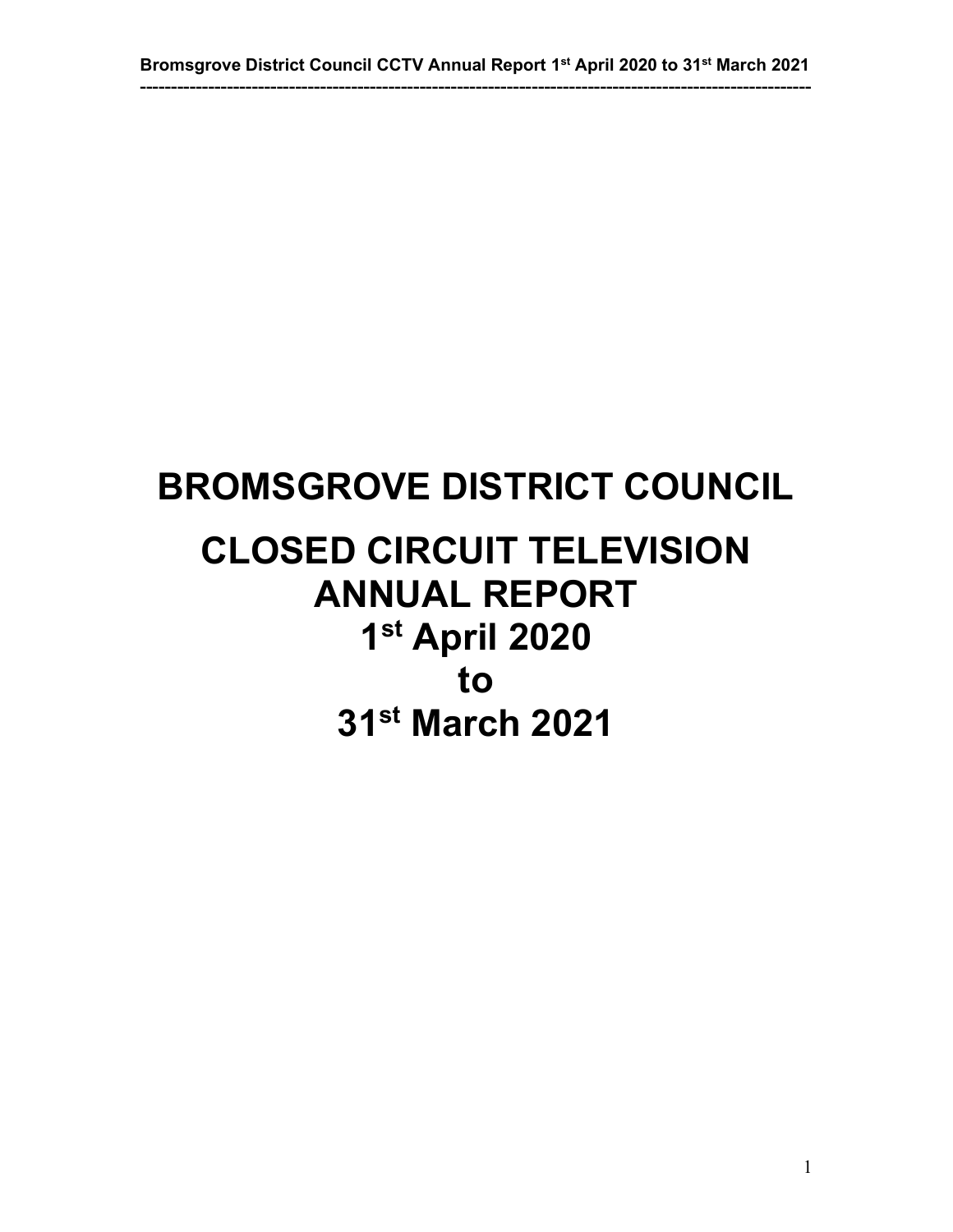#### **------------------------------------------------------------------------------------------------------------ CONTENTS**

|    |                                                             | Page                    |
|----|-------------------------------------------------------------|-------------------------|
| 1. | <b>Methodology</b>                                          | 3                       |
| 2. | <b>Introduction</b>                                         | $\overline{\mathbf{4}}$ |
| 3. | <b>Policy Statement and</b><br><b>Scheme Description</b>    | 5                       |
| 4. | <b>Purpose and Scope of</b><br>the CCTV Scheme              | 6                       |
| 5. | <b>Changes in Operation,</b><br><b>Management or Policy</b> | 9                       |
| 6. | <b>Proposals for the Scheme</b>                             | 10                      |
| 7. | <b>Statistical Analysis and</b><br><b>Evaluation</b>        | 11                      |
| 8. | <b>Conclusion</b>                                           | 17                      |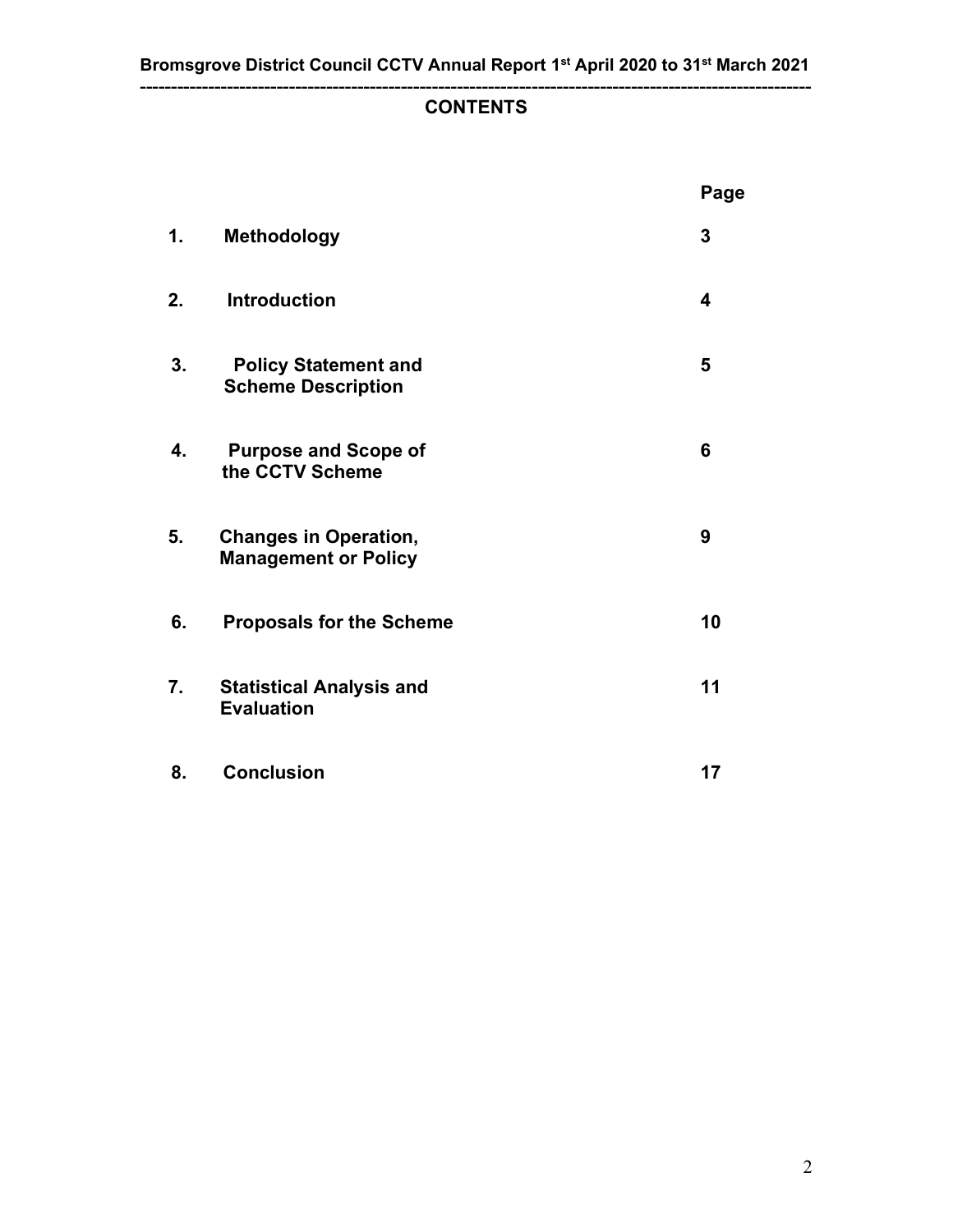#### **------------------------------------------------------------------------------------------------------------ 1.0 METHODOLOGY**

In order to comply with recommendations contained in the Information Commissioners CCTV Code of Practice published in October 2014 and Surveillance Camera Codes of practice. Bromsgrove District Council has produced this annual report which is publically available on the Council's website.

The topics required to be covered are as follows:

- a) a description of the scheme and the geographical area(s) of operation
- b) the schemes policy statement
- c) the objectives and scope of the scheme
- d) any changes to the operation or management of the CCTV scheme
- e) any changes that have been made to the policy
- f) any proposals to expand or reduce the operation of the scheme
- g) the aims and objectives for the next 12 months.

For the purposes of best practice the report will also include the following information:

- 1) the number of incidents recorded by the scheme
- 2) the number of incidents reported to the law enforcement agencies and where appropriate other bodies e.g. local authority
- 3) an assessment of the CCTV scheme's impact on crime levels and types of crime in the area covered by the scheme and
- 4) an assessment of the scheme's impact on its objectives, including;
	- the number of privacy impact assessments completed
	- the number of reviews of footage by police and authorized agencies and
	- the number of incidents per camera for the previous twelve months.

The above will assist in compliance with Principle 10 of the Surveillance camera code of Practice.

The dedicated CCTV control room which is situated in Redditch is a shared facility with Redditch Borough Council.

## **2.0 INTRODUCTION**

#### **2.1 Description of the scheme**

The Bromsgrove District Council CCTV system consists of 89 cameras that have been installed at strategically positioned locations in the following areas;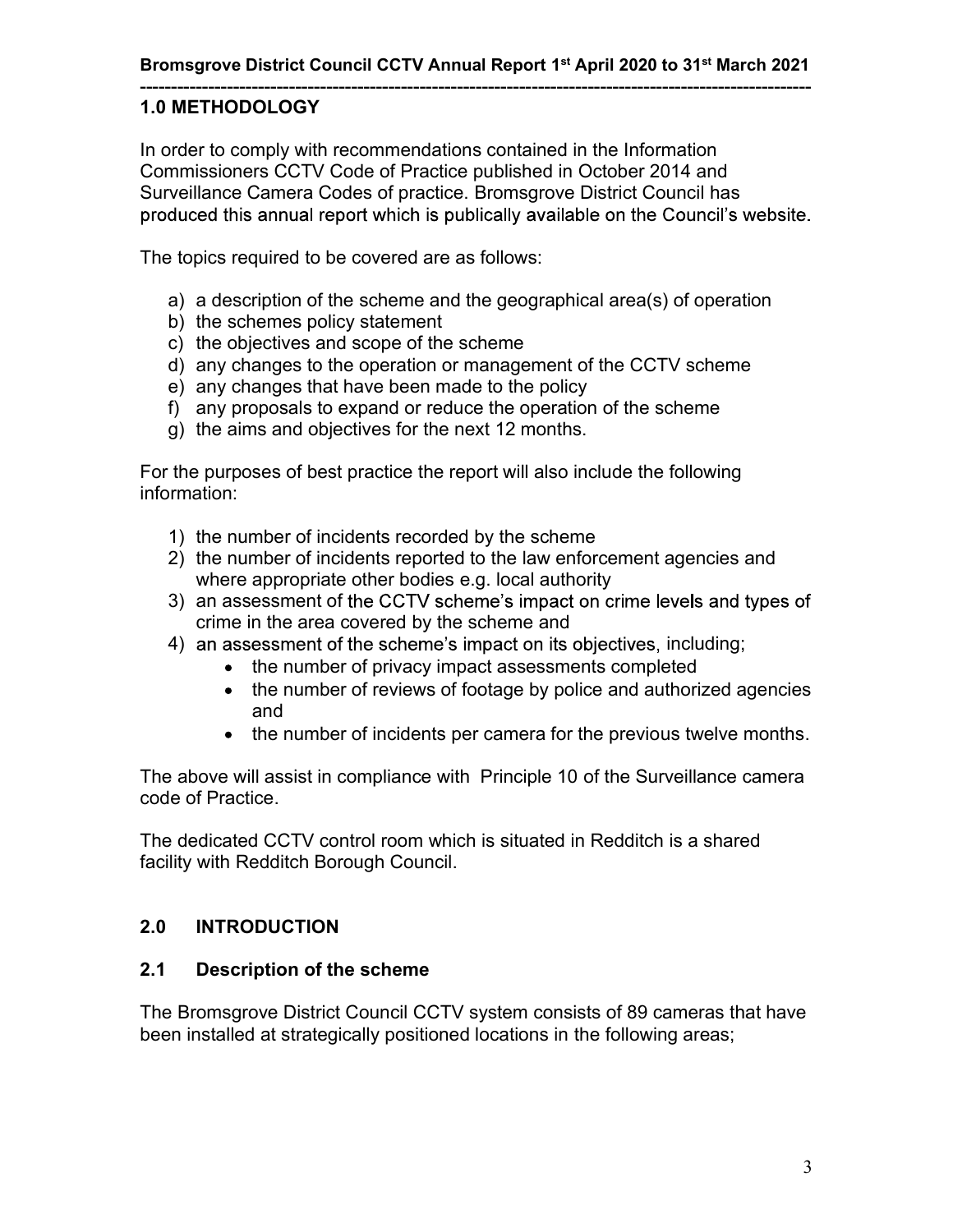#### **Bromsgrove District Council CCTV Annual Report 1st April 2020 to 31st March 2021**

| Location               | <b>Cameras</b> |
|------------------------|----------------|
|                        |                |
| <b>Bromsgrove</b>      | 20             |
| <b>Sanders Park</b>    | 3              |
| <b>Aston Fields</b>    |                |
| Rubery                 | 15             |
| Alvechurch             | 5              |
| <b>Brook Road Park</b> | $\overline{2}$ |
| <b>Barnt Green</b>     | 4              |
| Hagley                 | 8              |
| Wythall                | 5              |
| Multi- Storey Car Park | 27             |
| Redeployable           | 3              |

#### **Table 2.1 Camera Locations**

The system is monitored by trained and dedicated staff.

#### **2.2 Communication**

There is a dedicated CCTV transmission link to a Police control room, which is capable of receiving and monitoring live images.

#### **2.3 System Operation**

The system is monitored by dedicated staff who have achieved or are in the process of achieving the accredited training now required by the Private Security Industry Act 2001. The system is operated and managed in accordance with current legislation and detailed CCTV Codes of Practice and Operational Procedures Manual.

#### **3.0 POLICY STATEMENT AND SCHEME DESCRIPTION**

#### **3.1 Closed Circuit Television**

The scheme initially comprises of cameras located in specific external and internal locations with control, monitoring and recording facilities at a dedicated location. A problem orientated process was utilised to assess the appropriateness of CCTV in the area subject of this evaluation. The cameras have therefore been sited to capture images that are relevant to the purposes for which the scheme has been established. The purposes of the CCTV scheme are outlined later in this report (See 4.1).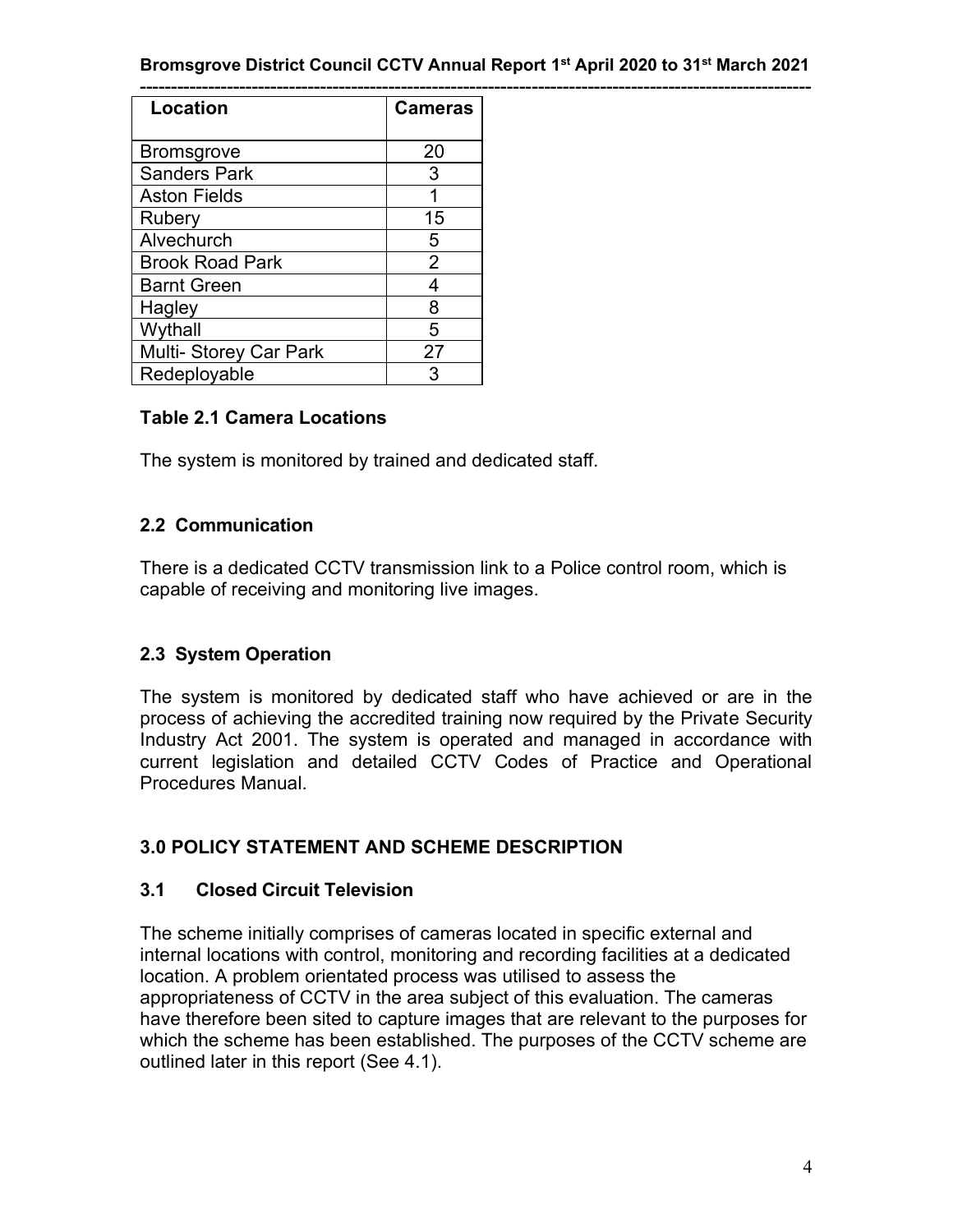#### **3.2 Ownership**

The scheme is owned by Bromsgrove District Council who are responsible for the management, administration and security of the system. The owners manage the system and ensure the protection of individuals and the public by complying with the Codes of Practice.

Should the public wish to make contact with the owners of the scheme they may write to:

> CCTV and Lifeline Manager c/o Redditch Borough Council The Town Hall Walter Stranz Square Redditch **Worcestershire** B98 8AH

The above contact point will be available to members of the public during office hours. Enquirers will be provided with the relevant documentation on request.

#### **3.3 Policy Statement**

*Bromsgrove District Council has a Strategic Purpose to enable Communities which are Safe, well maintained and green.*

CCTV supports this purpose.

To promote public confidence by developing a safe and secure environment for the benefit of those living, working, visiting or using the area.

To inspire public confidence by ensuring that all public area Closed Circuit Television (CCTV) systems which are linked to the Bromsgrove District Council CCTV control room are operated in a manner that will secure their consistent effectiveness and preserve the civil liberty of law abiding citizens at all times.

## **4.0 THE PURPOSE AND SCOPE OF THE SCHEME**

#### **4.1 Purposes of the scheme**

The following are the objectives for which The Bromsgrove District Council CCTV system was established: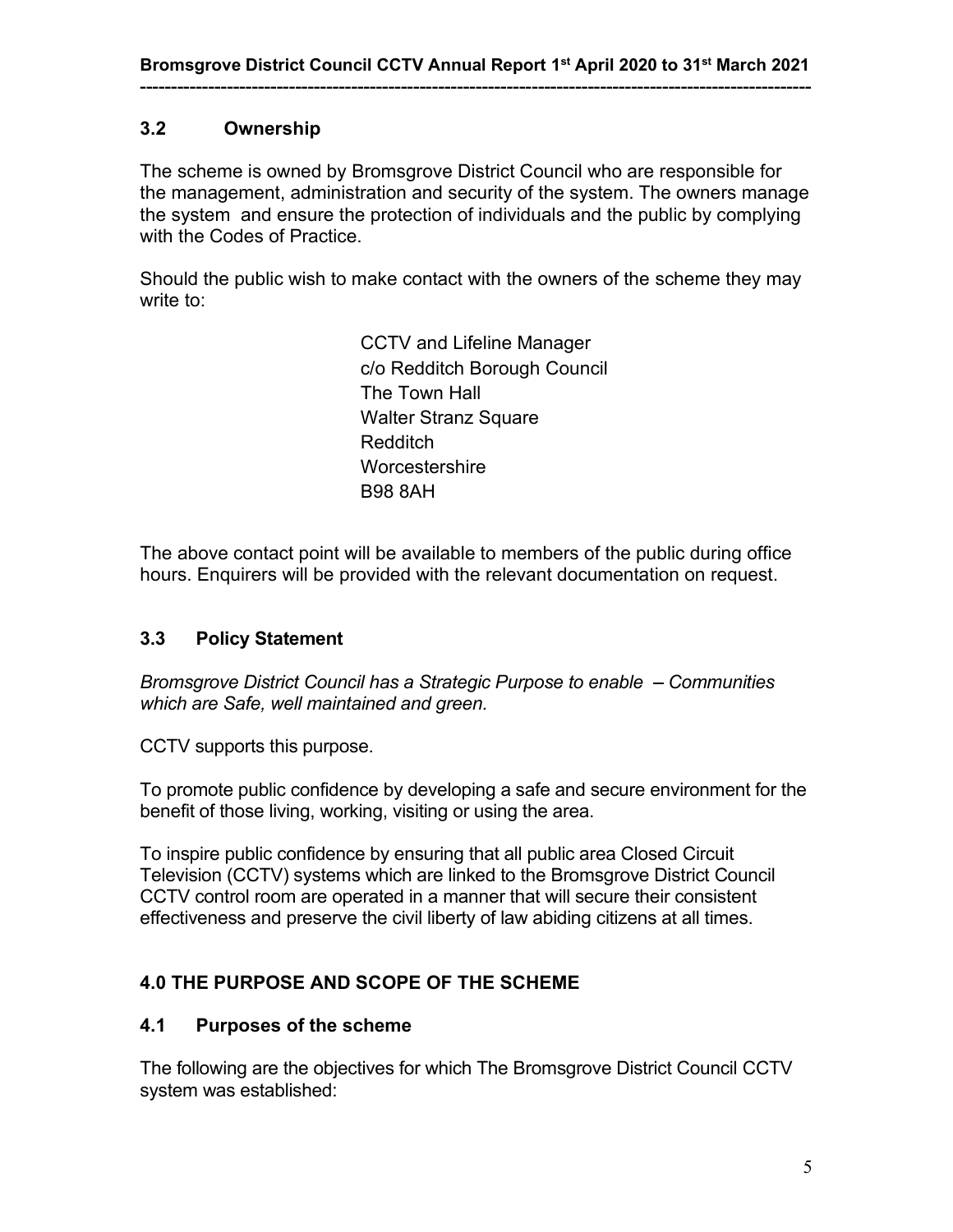- to help reduce the fear of crime:
- to help deter crime, detect crime and prevent crime;
- to deter and detect ant-social behavior:
- to assist in the apprehension and identification of offenders;
- $\bullet$ to enhance community safety, boost the economy and encourage greater use of the town centre / shopping centre .
- to assist the Local Authority in its enforcement and regulatory  $\bullet$ functions.
- for the maintenance of Public Order.
- to provide information for traffic management.
- $\bullet$ Provide the police, other agencies and the Council with evidence to take criminal and civil action in the courts
- providing high quality evidence which may assist in the detection of crime  $\bullet$ and the apprehension and prosecution of offenders
- protecting property  $\bullet$
- providing assistance with issues relating to public safety and health  $\bullet$
- providing assistance and reassurance to the public in emergency  $\bullet$ situations

#### **4.2 Scope of the scheme**

The cameras have been sited to capture images that are relevant to the purpose for which the scheme has been established.

The scheme will be operated fairly, within the applicable law and only for the purposes for which it is established or which are subsequently agreed in accordance with the Code of Practice.

Operators are aware of the purpose(s) for which the scheme has been established and that the CCTV equipment is only used to achieve the identified purposes.

The scheme will be operated with due regard for the privacy of the individual.

Before cameras are placed in residential areas the residents in that area will be consulted concerning the proposed system. The results of the consultation will be taken into account.

The public interest in the operation of the scheme will be recognised by ensuring the security and integrity of operational procedures.

The system will only be operated by trained and authorised personnel.

Bromsgrove District Council and partners support the individual's right to privacy and will insist that all agencies involved in the provision and use of Public CCTV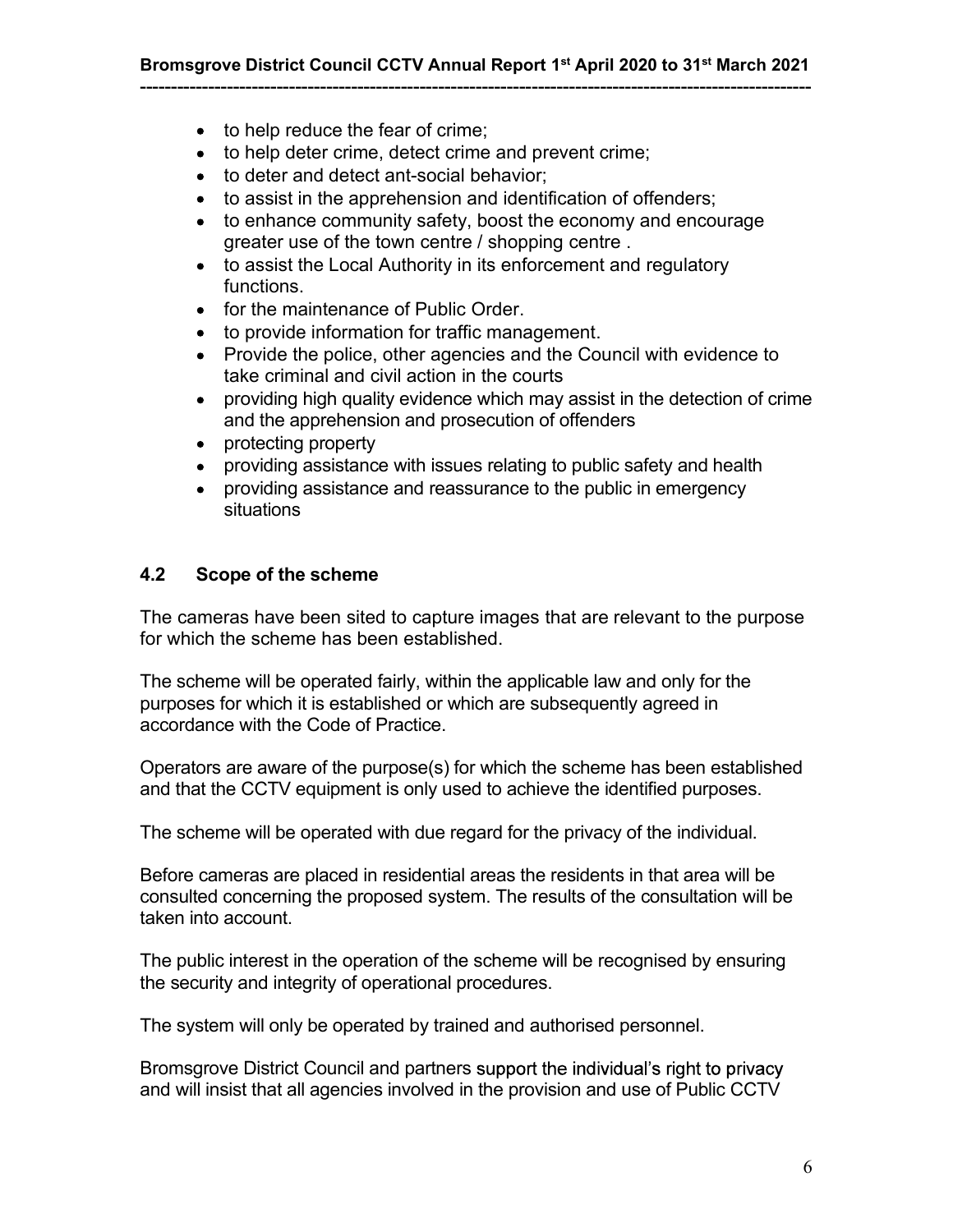**-----------------------------------------------------------------------------------------------------------** systems connected to the Council's CCTV control room accept this fundamental principle as being paramount.

The scheme aims to provide surveillance of the public areas in order to fulfill the purposes of the scheme. The area protected by CCTV is indicated by the presence of signs. The signs are placed so that the public are aware that they are entering a zone which is covered by surveillance equipment. The signs state the organisation responsible for the scheme, the purposes of the scheme and a contact telephone number. Data will not be held for longer than necessary and disposal of information will be regulated.

The scheme is registered with the Information Commissioner. The registration number is Z5192939. The scheme will be managed in accordance with the principles of the General Data Protection Regulations, Human Rights Act 1998 and all other relevant legislation including the Surveillance Camera Code of Practice.

Reviews of Data Protection and Legal requirements are taken annually.

#### **4.3 Personnel**

All personnel involved with the monitoring of CCTV are SIA licensed and DBS checked accordingly.

## **4.4 Training**

All employees engaged in the monitoring and operation of CCTV have received or are in the process of receiving training to the standards required by the Private Security Industry Act 2001. As a further requirement of the above Act all operators will be licensed by the Security Industry Authority

## **4.5 Operation of the scheme**

The system is operated in accordance with a recognized Code of Practice and Procedural manual. The scheme is registered with the Information Commissioner, details of which can be obtained from the Information Commissioners web site. The scheme operates within the requirements of the new General Data Protection Regulation (GDPR), Human Rights Act 1998 and relevant legislation.

## **4.6 Audit**

As mentioned in the introduction to this report the scheme is required to be independently monitored this includes a review of the scheme's operation and working practices.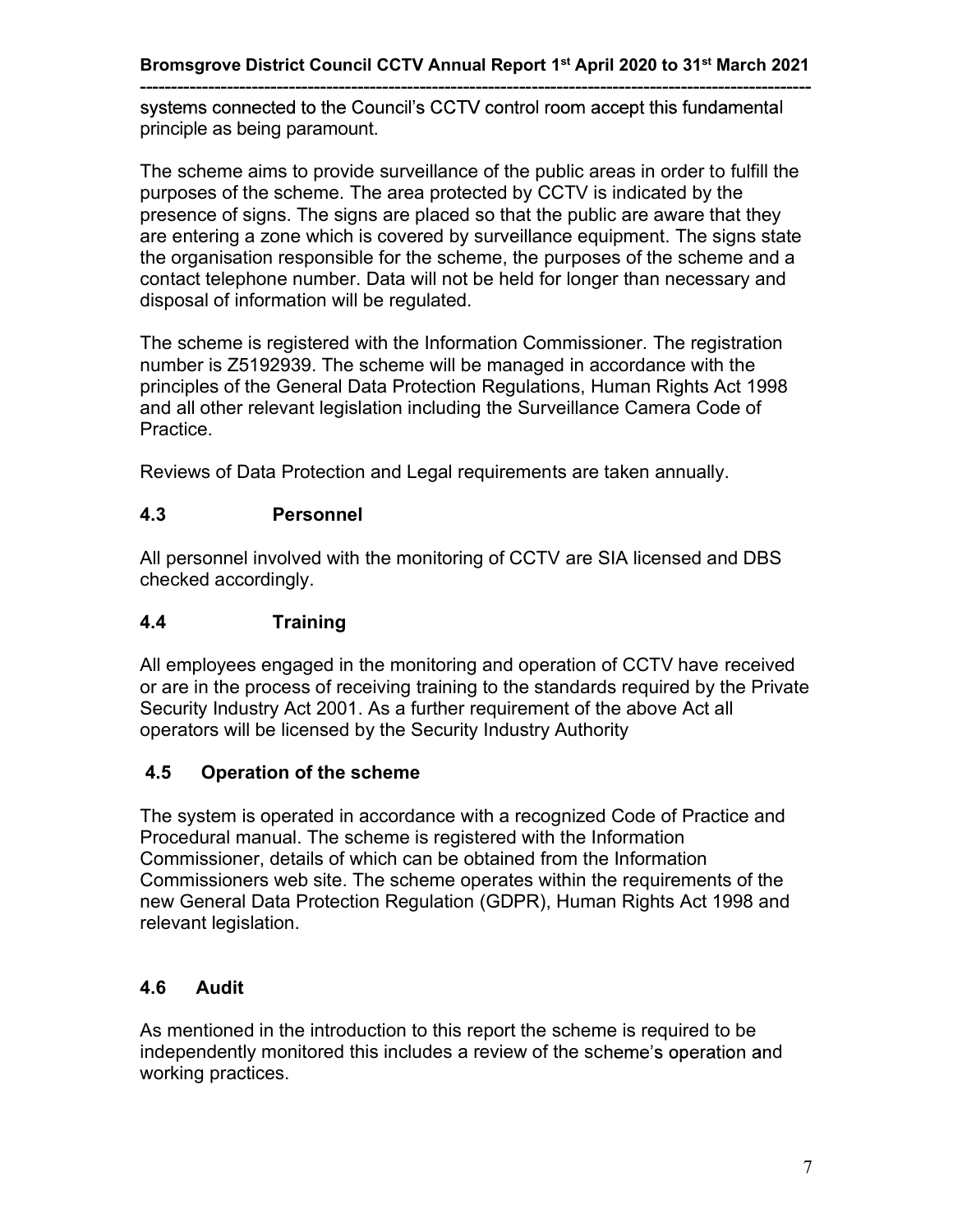**------------------------------------------------------------------------------------------------------------** A full audit was undertaken on 23<sup>rd</sup> September 2015, which considered the following

a) the level of attainment of objectives and procedures.

The level of attainment of objectives is covered in the main evaluation. The statistics relate to the 2014/2015 period. Procedures are governed by the Code of Practice and Procedural Manual, these will be reviewed annually and comply with relevant processes and legislation in particular GDPR and Human Rights Act 1998.

b) random audits of the data log and the release of information

All administrative documentation, which incorporate the release of information, incident reports and print registers in connection with this scheme were examined and all appear to be completed in accordance with the Procedures and policies

c) the review policy

The review policy is outlined within the Code of Practice. Procedures are reviewed on an annual basis in order to comply with legislation.

#### **5.0CHANGES IN OPERATION, MANAGEMENT OR POLICY**

As reflected in the Code of Practice, any major changes to the Code of Practice take place only after consultation with the relevant management group and upon agreement of the organisations with a participatory role in the operation of the system.

- **5.1**Major changes to the code are defined as changes which affect its fundamental principles and shall be deemed to include:
	- additions and omissions of camera schemes
	- additions to permitted uses criteria e.g. purposes of the scheme.
	- changes in the right of access to personal data, except statutory requirements.
	- significant legal implications.
- **5.2**Minor changes to this Code of Practice are defined as operational and procedural matters which do not affect the fundamental principles and purposes; these include:
	- additions and omissions of contractors
	- additional clarifications, explanations and corrections to the existing code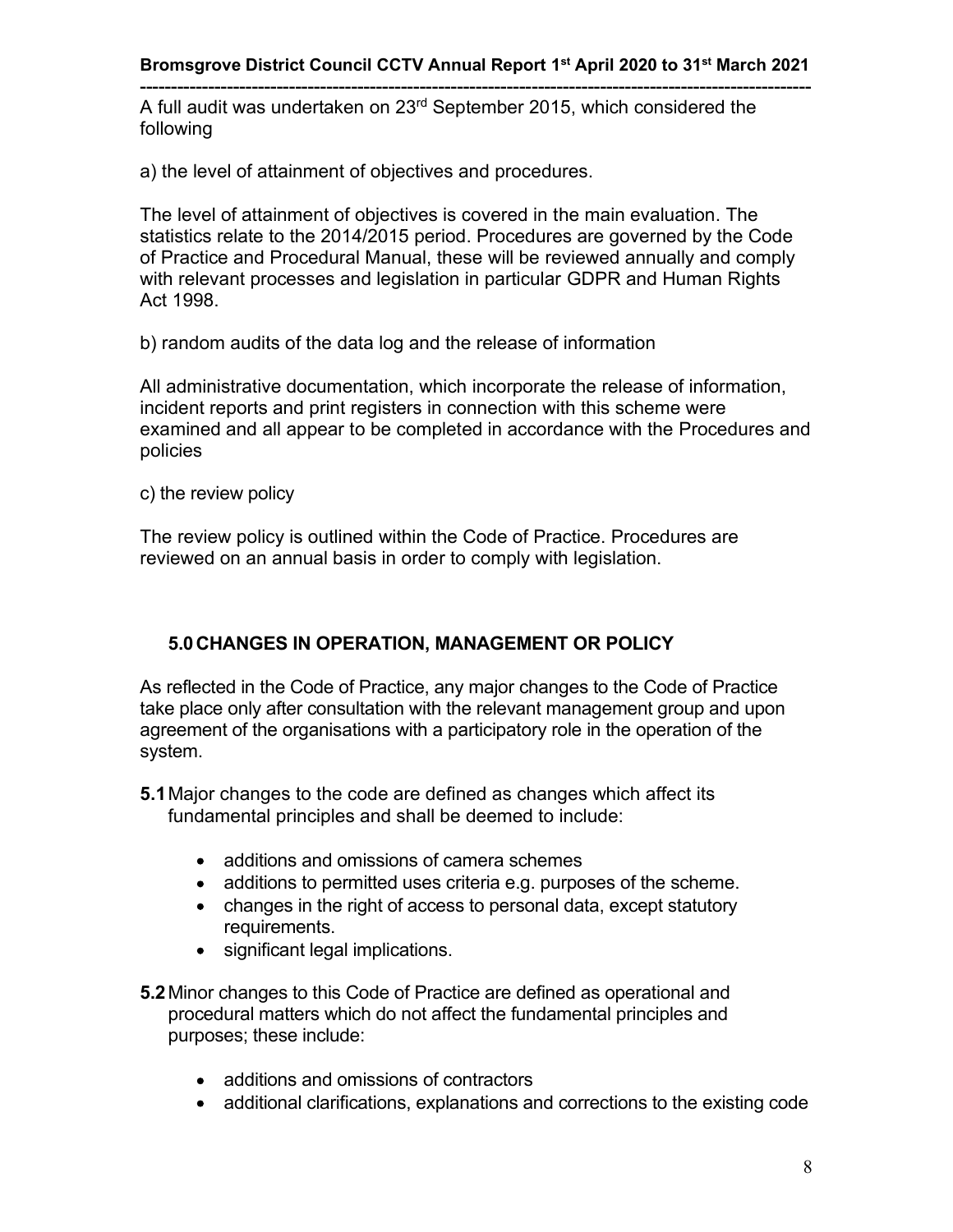additions to the code of practice in order to conform to the requirements of any statutory Acts and changes in legislation

A minor change may be agreed between the manager and the owner of the system.

The Code of Practice is subject to annual review. A copy of the Code of Practice can be obtained by writing to:

> CCTV and Lifeline Manager c/o Redditch Borough Council The Town hall Walter Stranz Square Redditch **Worcestershire** B98 8AA

#### **6.0 PROPOSALS FOR THE SCHEMES INCLUDING AIMS, OBJECTIVES, GROWTH AND REDUCTON**

#### **6.1 Aims and Objectives of the Scheme**

The aims and objectives remain the same and these are the prevention and detection of crime, to reduce the fear of crime and make the area safe environment.

#### **6.2 System growth and reduction**

Following a professional, external assessment of the CCTV scheme in 2018 and a 'Short Sharp Review' Task and Finish Group of Council Members recommendations were made to upgrade equipment to the latest technology and purchase some new cameras. Council supported this recommendation and funds were made available through the Council capital bid process that coincided with grant funding from the Police and Crime Commissioner for West Mercia.

The Bromsgrove District Council CCTV monitoring platform is now fully digital. It is capable of incorporating the latest digital technology and existing analogue cameras enabling a highbred approach to upgrading the scheme over time.

Rubery, Bromsgrove and Hagley schemes have been upgraded to fully digital with wireless transmission which will result in ongoing revenue savings. Other locations have been upgraded to a hybrid network of digital and analogue. Achieving the best solution and value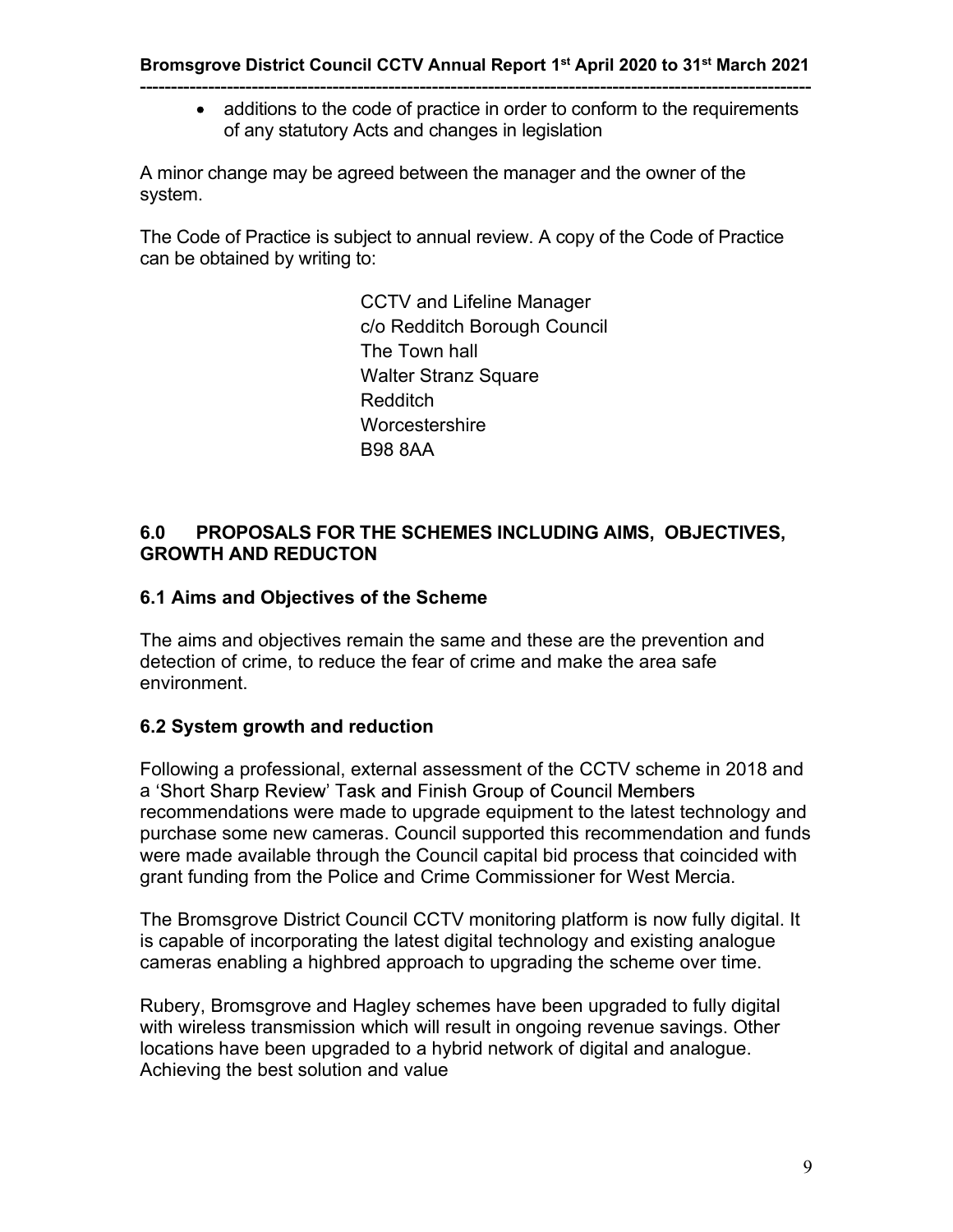**------------------------------------------------------------------------------------------------------------** 51 old obsolete analogue cameras have been replaced with new digital technology and a further 6 cameras will hopefully be replaced this financial year.

Although no new camera locations have been identified the Council has purchased 3 re-deployable cameras. This will allow for CCTV monitoring of an area to identify the true level of criminal or anti-social activity where it is perceived and reported to be happening. This will ensure appropriate solutions can be applied in problematic areas.

West Mercia Police force have been consulted and the Community Safety Partnership have analyzed crime data around the existing CCTV camera locations.

There is no areas identified for camera removal on this scheme.

There are no new locations identified at this time.

## **7.0 STATISTICAL ANALYSIS AND EVALUATION**

In order to achieve meaningful evaluation the CCTV scheme must be assessed against specific performance indicators which are relevant to the objectives of the scheme. This can be achieved by utilising baskets of indicators which are divided into the categories of Contextual, Key and Support Indicators

#### **7.1 Contextual Indicators**

Contextual Indicators relate to the circumstances or background surrounding the particular initiative. In this case the purposes of the CCTV are mainly to prevent and detect crime. Indicators will include both British Crime Statistics and Police Recorded statistics for this type of crime.

## **7.2 Key Indicators**

Key Indicators are closely related to the actual objectives of the particular initiative and attempt to measures its effect. This will include the total crime for the police area. Also included in this category will be the number of incidents reported by the Bromsgrove District Council CCTV Control room to police and other agencies.

## **7.3 Support Indicators**

Support Indicators are used to refute or verify the key indicators. The measurements will include the number of media seized by police which contain evidential value.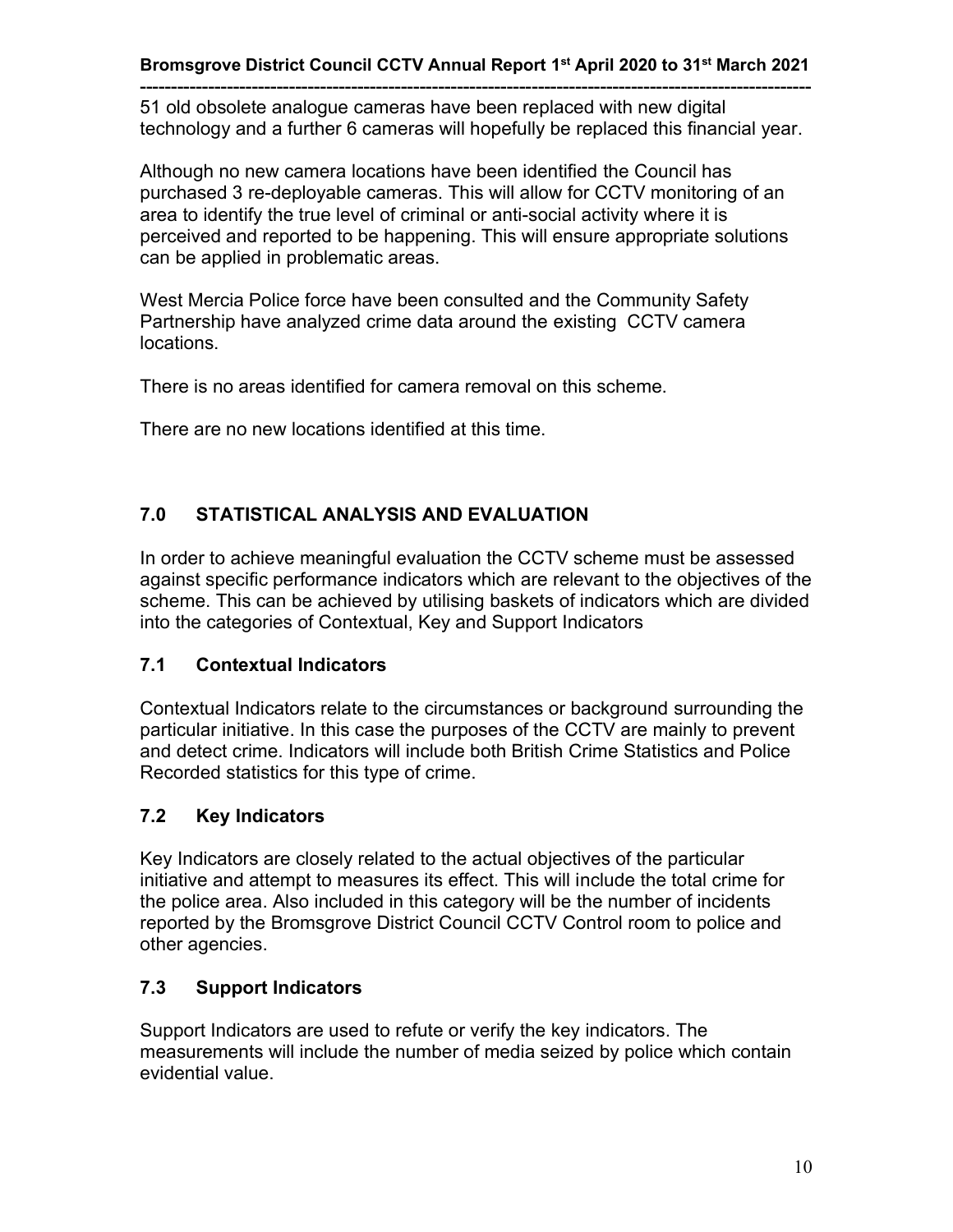#### **------------------------------------------------------------------------------------------------------------ 7.4 EVALUATION**

#### **7.4.1 Contextual Indicators**

The statistical bulletin "Crime in England & Wales: year ending March 2021" provides the latest national overview of crime against households and adults.

It collects information from the Telephone Crime Survey for England and Wales (TCSEW) and police recorded crime statistics. The headline summary is as follows:

## 1. Main points

Patterns of crime in the year ending March 2021 have been significantly affected by the coronavirus (COVID-19) pandemic and government instructions to limit social contact. While there were decreases across a range of individual crime types, particularly theft offences, these were offset by rises in fraud and computer misuse offences, resulting in no change in overall levels of crime.

The Telephone Crime Survey for England and Wales (TCSEW) indicated a 36% increase in fraud and computer misuse offences compared with the year ending March 2019<sup>1</sup> Crime Survey for England and Wales (CSEW).

TCSEW total crime excluding fraud and computer misuse decreased by 19% compared with the year ending March 2019. This was largely driven by substantial decreases in theft offences (20%). Over the equivalent timeperiod, total police recorded crime excluding fraud and computer misuse decreased by 13%.

The largest decreases in recorded crime were seen during the three-month period that coincided with the first national lockdown, with a 19% decrease in April to June 2020 compared with April to June 2019.

Although the TCSEW indicated no change in the total number of violence incidents, the total number of victims of violent crime decreased by 28% compared with the year ending March 2019<sup>2</sup>. This was largely driven by falls in violence where the offender was a stranger.

Police recorded crime gives more insight into the lower-volume but higher-harm violence that the survey either does not cover or does not capture well. These data show that compared with the year ending March 2020:

- the number of homicides decreased by 16% to 600 offences
- there was a 14% fall in the number of police recorded offences involving firearms
- . there was a 15% fall in offences involving knives or sharp instruments (knife-enabled crime), driven by substantial decreases in periods coinciding with national lockdowns

#### **Statistician's comment**

Commenting on today's figures, Billy Gazard from the Office for National Statistics Centre for Crime and Justice said:

"The coronavirus (COVID-19) pandemic has had a significant impact on patterns of crime. There were large decreases in theft offences, such as domestic burglary and theft from the person, as more people stayed at home and limited their social contact.

At the same time, there were substantial increases in fraud and computer misuse offences such as hacking, as fraudsters took advantage of behavioural changes during the pandemic, such as increased online shopping

The number of people who became victims of violent crime also fell, driven by decreases in violence where the offender was a stranger. This likely reflects a decrease in violence taking place in public spaces during national lockdown restrictions'

https://www.ons.gov.uk/peoplepopulationandcommunity/crimeandjustice/bulletins/crimeinenglandandwales/yearendingmarch2021 https://www.police.uk/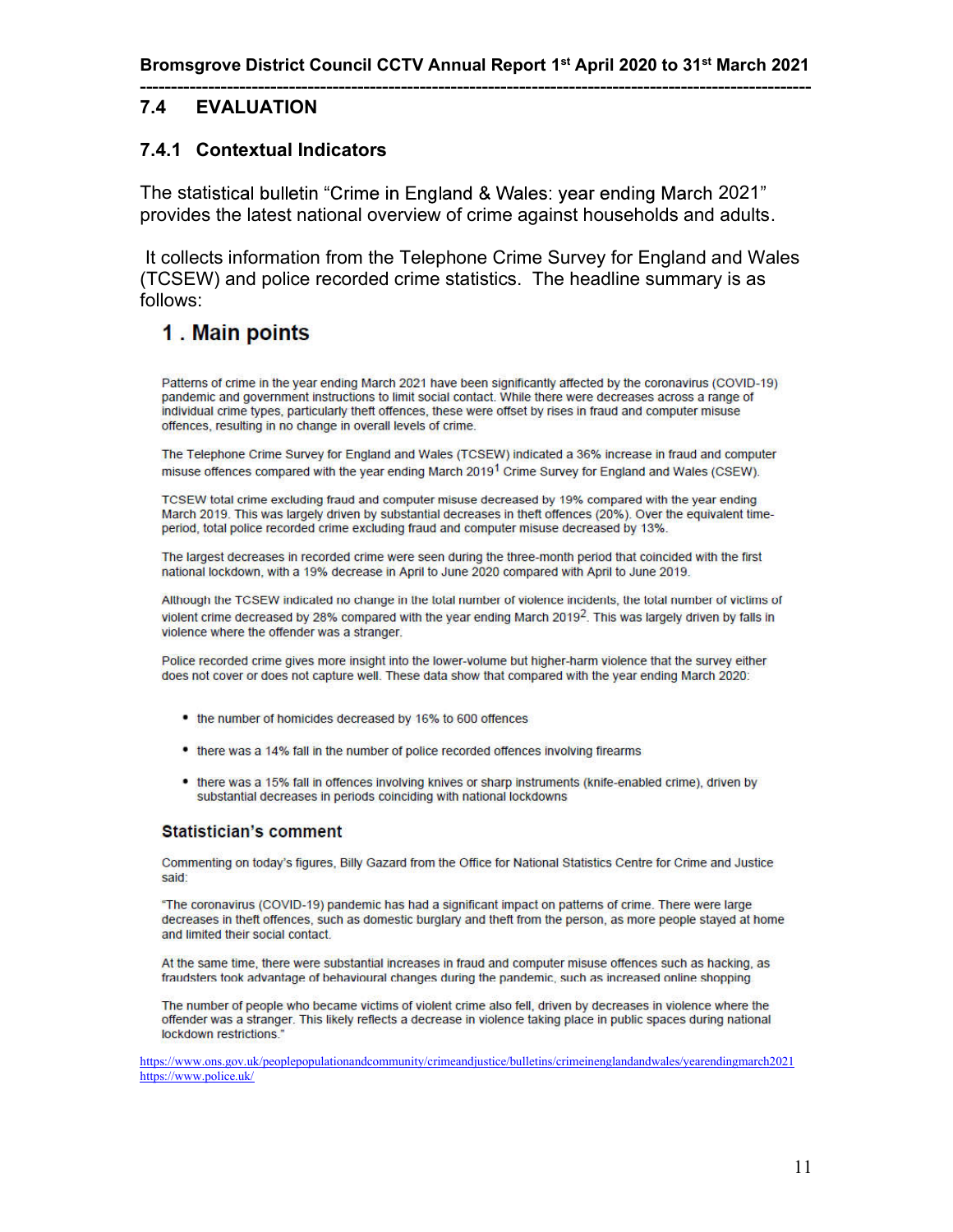**------------------------------------------------------------------------------------------------------------** The pandemic has caused there to be a reduction in crimes that are detected through use of CCTV.

The police recorded 5.4 million crimes in England and Wales in the year ending March 2021, a 10% decrease from the previous year. This reduction was apparent across all regions of England and in Wales with decreases of between 5% and 18% in police recorded crime (excluding fraud and computer misuse).

Total recorded crime, including fraud and computer misuse, has fluctuated across the year ending March 2021. Although a small proportion of these fluctuations will be the result of seasonal effects on crime trends, most of the differences can be altributed to the introduction and subsequent easing of national lockdown restrictions throughout the year.

Total recorded crime saw substantial falls during April 2020 compared with April 2019 (26% decrease), coinciding with the introduction of the first national lockdown (Figure 3). Police recorded crime remained lower across subsequent months compared with respective months in 2019 but the difference narrowed as lockdown restrictions were gradually eased over the summer. Levels of recorded crime were only 4% lower in September 2020 compared with September 2019. Crime levels again decreased substantially as national lockdowns were reintroduced. Police recorded crime was 18% and 15% lower in January and February 2021 compared with the respective months in 2020. A phased exit out of lockdown began on 8 March 2021, with recorded crime 7% higher in March 2021 than in March 2020, when the first national lockdown was introduced.

#### **7.4.2 Key Indicators**



Police recorded crime by offence in West Mercia Year Ending March 2021

https://www.ons.gov.uk/peoplepopulationandcommunity/crimeandjustice/datasets/policeforceareadatatables

In the two-year period Apr 2019 to March 2021 recorded offences gradually fell in North Worcestershire, with COVID-19 restrictions driving this change in the latter year. Crime rates were lowest in April 2020 (n = 1069), which was most certainly due to the introduction of the first national COVID-19 lockdown. The second national lockdown on 5 Nov 2020, instigated a steep decline in recorded crime over the next three-month period. Between November 2020 and January 2021, the volume of offences decreased by 18% (n = 903) when compared with the same three-month period in 2019/2020. Again, likely due to the COVID-19 lockdown on 5 November and the return to tiered systems, resulting in fewer opportunities for crime to take place.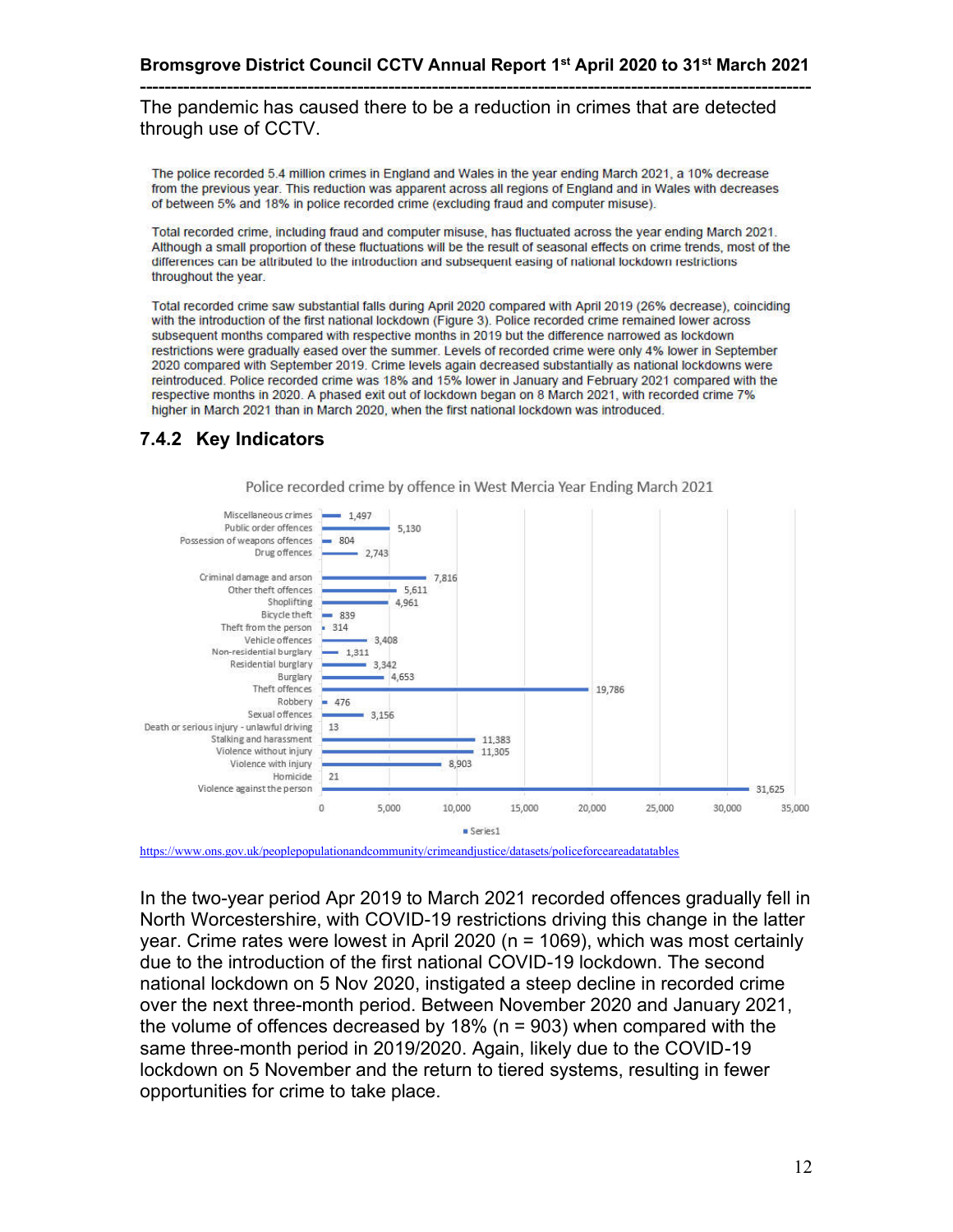Between February 2021 and April 2021, the volume of offences and incidents increased by 27% (n = 323) which correlates with the COVID-19 climate at that time. The UK began the 'Roadmap Out Of Lockdown' on 8 March 2021 and since then there has been a slow and gradual increase in crime reports between February and April 2021. April 2021 saw the re-opening of many businesses, hospitality venues and events which correlates with additional reporting of crimes and crimed incidents. It was predicted that this was highly likely continue to increase as the government progressed with its plans see the country return to normality after 21 June 2021.

Across North Worcestershire, 16,126 offences were recorded in the year ending March 2021 which was a 19% reduction on the previous year. In the same period 4,554 Antisocial Behaviour Incidents were reported, a 42% reduction on the previous year.



## **7.4.3 Bromsgrove crime statistics**

The type of crimes that CCTV will address are not totally random or isolated events but combine into sets with common features. Such crimes will show patterns and form clusters, these will include times and dates or focus on particular types of property or victims and are committed by a range of methods.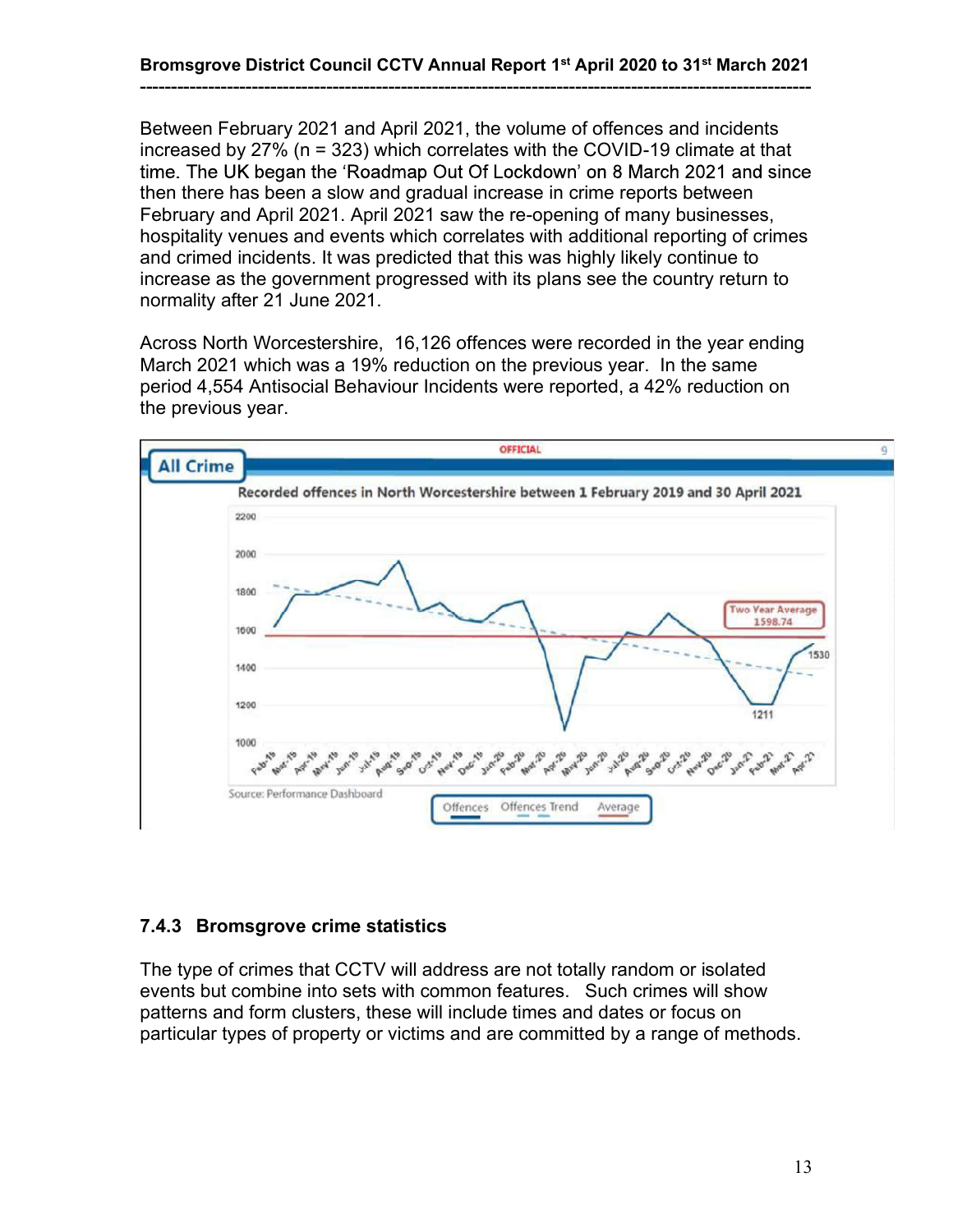**------------------------------------------------------------------------------------------------------------** The availability of crime statistics for the policing area covering Bromsgrove is restricted to the online website for the Police mapping facility, Police.Uk<sup>1</sup>. This site provides local level data for Safer Neighbourhood Areas, including the five areas of Bromsgrove District, which are policed by West Mercia Police. These areas are; Alvechurch & Wythall; Bromsgrove North & Rural; Bromsgrove South & Rural; Bromsgrove St Johns; and Hagley & Rubery.

https://www.police.uk/

#### **7.4.4 Incident Reports by CCTV operators**

During 2020/2021 operating staff completed 221 incident reports for the camera locations and this equates to 18.4 incidents per month. This is a decrease of 52 incidents for the year.

It should be noted that due to the Coronavirus Pandemic the Country has been in lock down, people were required to stay at home for the period of time between march to July and again from Christmas to April. The Night time economy did not reopen for most of the year. Therefore no decisions about camera usage will be made using data from 2020/2021.

During January and February 2021, monitoring of CCTV was limited due to a requirement for staff to work from home.

| Incident by<br>type      | Alvechurch  | Aston<br>Fields | Barnt<br>Green | Town<br>Centre | Brook Rd<br>Park | Hagley      | Multi<br>Storey | Rubery         | Sanders<br>Park | Wythall     | Total          |
|--------------------------|-------------|-----------------|----------------|----------------|------------------|-------------|-----------------|----------------|-----------------|-------------|----------------|
| Abduction                |             | $\mathbf 1$     |                |                |                  |             |                 |                |                 |             | $\mathbf{1}$   |
| Alarm<br>Activation      |             |                 |                |                |                  |             |                 |                |                 |             | $\pmb{0}$      |
| Ambulance                |             |                 |                | $\mathbf 1$    |                  |             |                 |                |                 |             | $\mathbf 1$    |
| Anti-social<br>behaviour |             |                 | 1              | 13             | 1                | 4           | 13              | $\sqrt{6}$     | $\overline{2}$  | $\mathbf 1$ | 41             |
| Assault                  |             | $\mathbf 1$     |                | $10\,$         | $\mathbf 1$      | $\mathbf 1$ |                 | $\overline{2}$ | $\mathbf 1$     | 1           | 17             |
| Burglary                 |             | $\mathbf 1$     | $\mathbf{1}$   | $\mathbf 1$    |                  | $\mathbf 1$ |                 | $\mathbf{1}$   |                 | 5           | 10             |
| Car Crime                |             |                 |                |                |                  |             |                 | $1\,$          |                 | 1           | $\overline{2}$ |
| Cash in<br>transit       |             |                 |                |                |                  |             |                 |                |                 |             | $\pmb{0}$      |
| Concern for<br>Welfare   | $\mathbf 1$ |                 |                | $\overline{7}$ | 1                |             | $\mathbf{1}$    | $\mathbf 1$    | $\mathbf 1$     |             | 12             |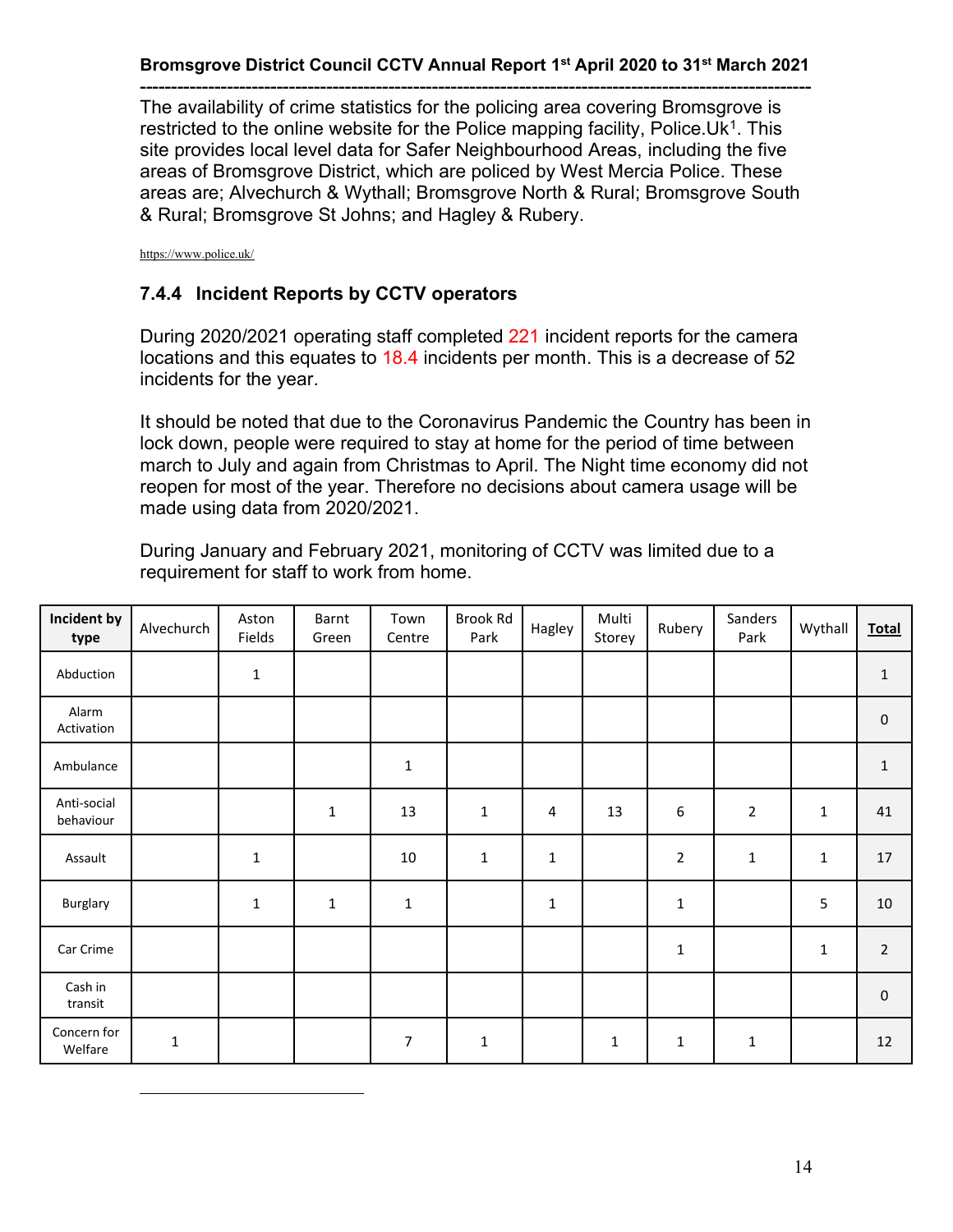## **Bromsgrove District Council CCTV Annual Report 1st April 2020 to 31st March 2021**

| Criminal<br>Damage     |                |                         |                         | 5                |             | 4              | $\mathbf 1$  | $\mathbf 1$     | $\mathbf 1$    | $\mathbf 1$  | 13                  |
|------------------------|----------------|-------------------------|-------------------------|------------------|-------------|----------------|--------------|-----------------|----------------|--------------|---------------------|
| Driving<br>Offence     |                |                         | $\mathbf 1$             | $\mathbf 1$      | $\mathbf 1$ |                |              |                 | $\mathbf 1$    |              | $\overline{4}$      |
| Drug /<br>alcohol      |                |                         |                         | $\mathbf{3}$     |             |                |              |                 | $\overline{2}$ |              | $\overline{5}$      |
| Sexual<br>Offence      |                |                         |                         |                  |             |                | $\mathbf 1$  |                 |                |              | $\mathbf{1}$        |
| Fire                   |                |                         |                         |                  |             |                |              |                 |                |              | $\mathsf{O}\xspace$ |
| Fire Arms              |                |                         |                         |                  |             |                |              |                 |                |              | $\mathbf 0$         |
| Fraudulent<br>Activity |                |                         |                         | $\mathbf 1$      |             |                |              |                 |                |              | $\mathbf{1}$        |
| Insurance<br>Review    |                |                         |                         |                  |             |                |              | $\mathbf 1$     |                |              | $\mathbf 1$         |
| Intelligence<br>only   | $\mathbf 1$    |                         |                         | 3                |             |                |              |                 | $\mathbf 1$    |              | $\overline{5}$      |
| Knife                  |                |                         |                         | $\mathbf 1$      |             | $\overline{2}$ |              |                 |                | $\mathbf 1$  | $\overline{4}$      |
| Missing<br>Person      |                |                         |                         | 13               |             | $\mathbf 1$    |              | $\mathbf 1$     | $\mathbf 1$    |              | 16                  |
| Parking<br>Enforcement |                |                         |                         |                  |             |                |              |                 |                |              | $\mathsf{O}\xspace$ |
| Public Order           | $\mathbf 1$    |                         |                         | $\boldsymbol{6}$ |             |                | $\mathbf 1$  | $\mathbf 1$     |                |              | $\boldsymbol{9}$    |
| Racial<br>Incident     |                |                         |                         | $\mathbf 1$      |             |                |              |                 | $\mathbf 1$    |              | $\overline{2}$      |
| Robbery                |                |                         |                         | $\mathbf 2$      |             | $\overline{4}$ |              | $2\overline{ }$ | $\mathbf 1$    |              | $\boldsymbol{9}$    |
| RTA                    |                |                         |                         | $\overline{4}$   |             | $\mathbf 1$    |              | $\mathbf 1$     |                | $\mathbf{1}$ | $\overline{7}$      |
| Suspicious<br>Activity |                |                         |                         | 17               |             | $\mathbf{3}$   | $\mathbf 1$  | $\mathbf{1}$    |                |              | 22                  |
| Theft                  | $\mathbf 1$    |                         | $\mathbf 1$             | 25               |             |                | $\mathbf{3}$ |                 | $\mathbf 1$    | $\mathbf{3}$ | 34                  |
| Wanted<br>Person       |                | $\mathbf 1$             |                         | $\mathbf{3}$     |             |                |              |                 |                |              | $\overline{a}$      |
| <b>Total</b>           | $\overline{4}$ | $\overline{\mathbf{4}}$ | $\overline{\mathbf{4}}$ | 117              | $\sqrt{4}$  | $21\,$         | $21\,$       | $19\,$          | 13             | 14           |                     |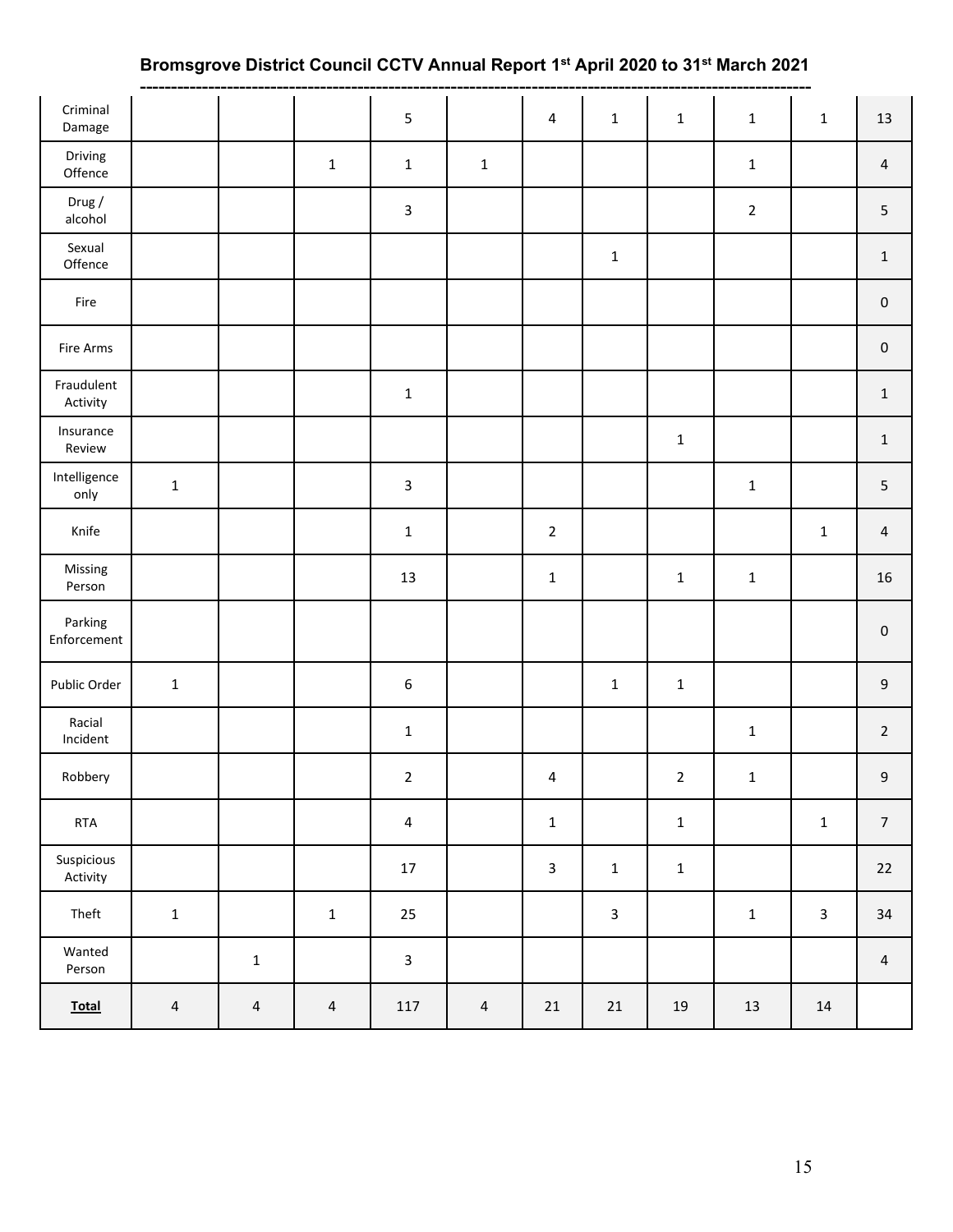#### **------------------------------------------------------------------------------------------------------------ Table 7.2: Incident categories - Bromsgrove**

The most prominent recorded incidents for the period under review were for Antisocial behavior. This again reflects the offence statistics for the area covered by the CCTV system and therefore provides an indication that operators are capturing relevant images.

#### **7.4.5 Camera Usage**

The criteria required by the British Standard in relation to the Annual report stipulates that the number of incidents per camera needs to be established. This is also reflected in Principle 10 of the Surveillance camera codes, which requires the owner to establish if the camera remains justifiable, whilst the Information Commissioners CCTV codes demands that an annual review of the system should be undertaken to establish if it continues to be justified. One of the only indicators is the use of the camera.

During the monitoring of an incident, it is normal practice to use a number of cameras and therefore the statistics bear no resemblance to the actual number of incidents, shown in the previous tables. However, it will provide an indication of the usefulness of the camera to the overall system.

During 2020/2021 due to the pandemic no assessment of camera usage will be made. The camera usage in this period has been unrepresentative of normal camera utilisation.

#### **7.4.6 Viewing and Seizure of evidence**

The viewing and subsequent copying/seizure of recorded images can act as an indicator to support or refute the effectiveness of the scheme in obtaining meaningful evidence. However, it is difficult, if not impossible to ascertain from police records whether the images viewed have been used as evidence to obtain a conviction at court, assisted in any other clearance process or been used for intelligence purposes. Whilst officers complete a log when they receive copy tapes, the audit trail is difficult to trace from this point and this is the case with most CCTV schemes.

During 2019/2020 there were 76 seizures. This is an indication that the system is being used by the end user.

#### **7.4.7 Complaints**

A member of the public wishing to make a complaint about the system may do so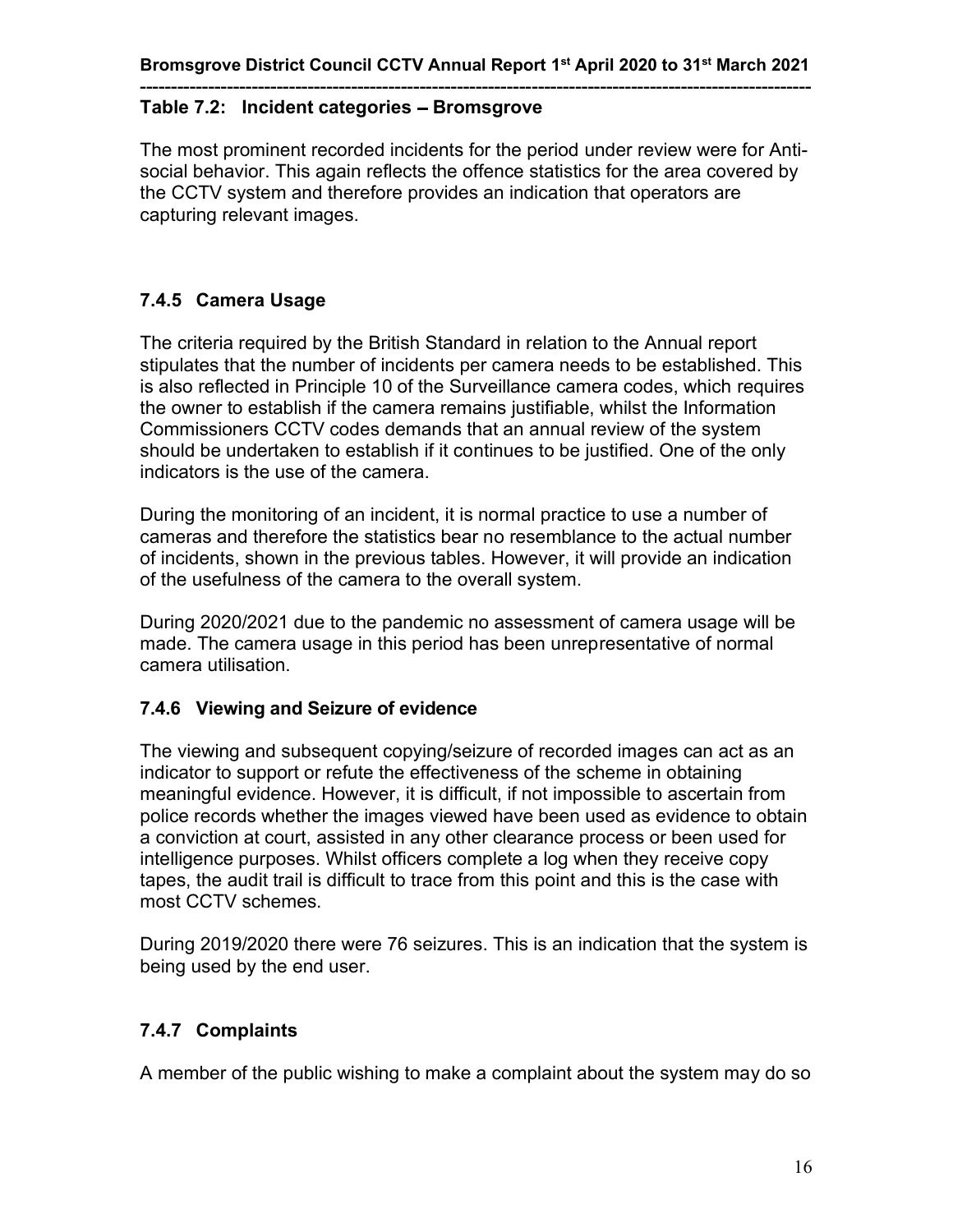**-----------------------------------------------------------------------------------------------------------** through Bromsgrove Council's complaint procedure. Copies of the complaints procedure are available by writing to:

> The CCTV System Manager, c/o Redditch Borough Council, Town Hall Walter Stranz Square Redditch B98 8AH

A complaints procedure has been documented. A record of the number of complaints or enquiries received will be maintained together with an outline of the action taken.

During the period of evaluation there have been no recorded complaints concerning the schemes in question.

#### **7.4.8 Privacy Impact Assessments**

During the period under review there have been no new cameras installed however Privacy Impact assessments have been completed on all existing camera locations.

#### **8.0 CONCLUSION AND RECOMMENDATIONS**

#### **8.1 The CCTV Scheme**

The table below shows a decline in the number of incidents reported to the Monitoring Centre. The most prominent recorded incidents for the period were for Anti-Social behavior. The large decrease can be wholly attributed to the Covid pandemic, decreased footfall and stay at home advice.

| Year    | Number of incidents | % increase /decrease |
|---------|---------------------|----------------------|
| 2020/21 | 370                 | $-61.05$             |
| 2018/19 | 950                 | $-9.5$               |
| 2017/18 | 1039                | $-10.7$              |
| 2016/17 | 1164                | $-7.2%$              |
| 2015/16 | 1254                | $-9.4%$              |
| 2014/15 | 1384                |                      |

The Information Commissioners CCTV Code of practice requires makes the following requirements;

"You should review regularly whether the use of CCTV continues to be justified. *You will have to renew your notification yearly, so this would be an appropriate time to consider the ongoing use of CCTV*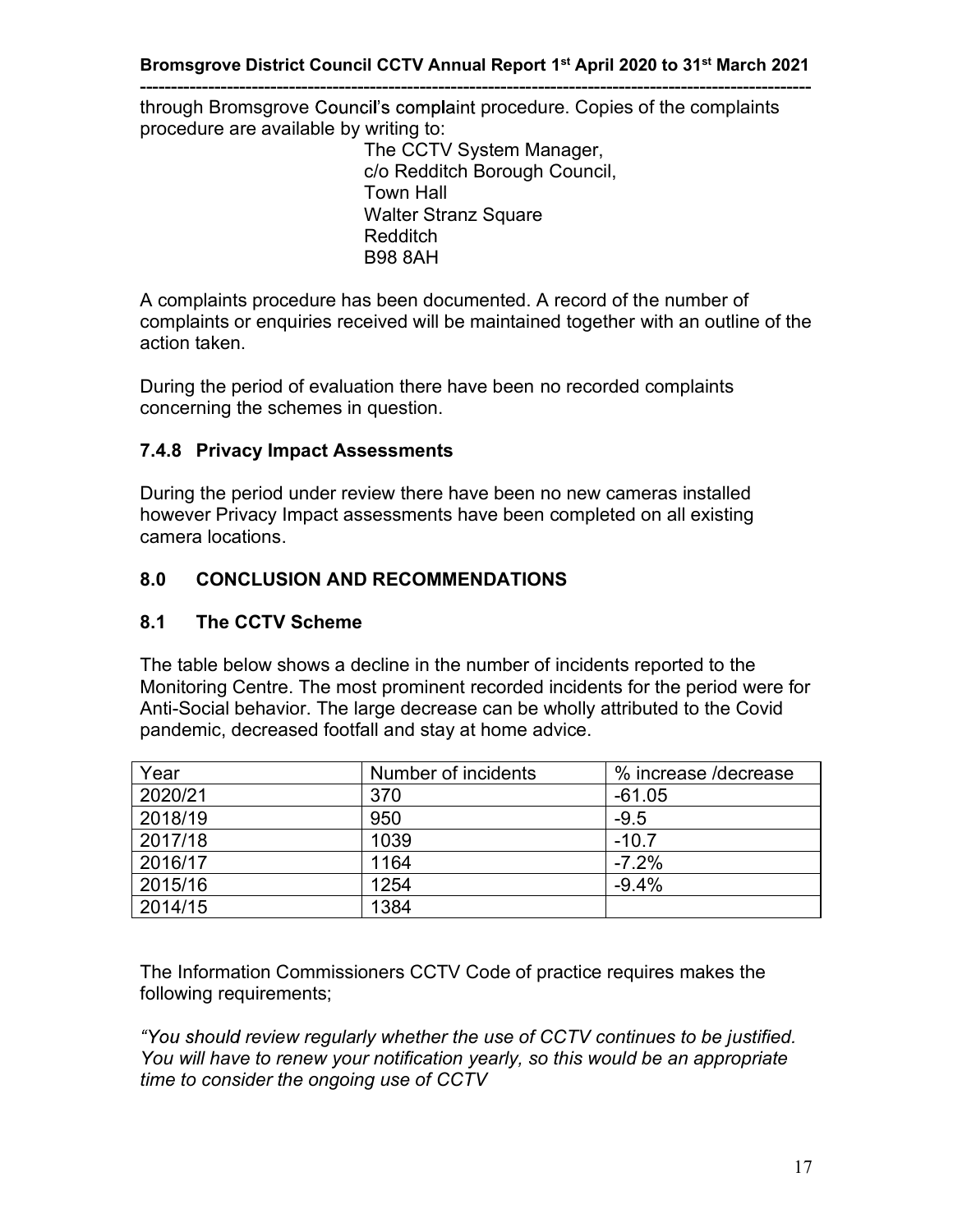**------------------------------------------------------------------------------------------------------------** *(at least annually) of the systems effectiveness to ensure that it is still doing what it was intended to do. If it does not achieve its*

#### **Information Commissioners Code of Practice**

The purposes and scope of the scheme are detailed in Section four of this report and these include the prevention and detection of offences. Whilst it is not possible to make an assumption that the CCTV system is actually preventing offences it is a component part of the preventative package. To remove or modify the use of the CCTV system may also detract from a further identified purpose, this being to reduce the fear of crime. It is therefore recommended that at present the system is effective in achieving its purpose, however, there appears to be no current research available which indicates the perceptions of the public, residents and those working in the area covered by the cameras.

#### **8.2 Future Evaluations**

The CCTV scheme will be evaluated on an annual basis. This will ensure continued compliance with the British Standard best practice. It will also provide compliance with legislation and the Surveillance Camera Codes. It will also ensure continuous measurement of fluctuations and monitoring for any emergence of life cycles, which could cause a decline in the initiative.

#### **8.3 Further Investigations**

As stated, prior to any decisions there are further investigations underway on those cameras identified as 'at risk'. These will include the following;

- a) Environmental obstructions, lighting, location
- b) Technical quality of images, transmission, equipment
- c) Operational for example are cameras;
	- part of a group of cameras which provide continuity for tracking, escape route
	- essential for influencing the fear of crime, security of staff and customers
	- used for another purpose
- d) Consultation
	- CCTV control room operators/management,
	- Police,
	- Community Safety partners
	- **•** Businesses

Whilst the above list is not intend to be exclusive, it will assist in focusing on the additional considerations and investigation to be undertaken.

#### **8.4 Options**